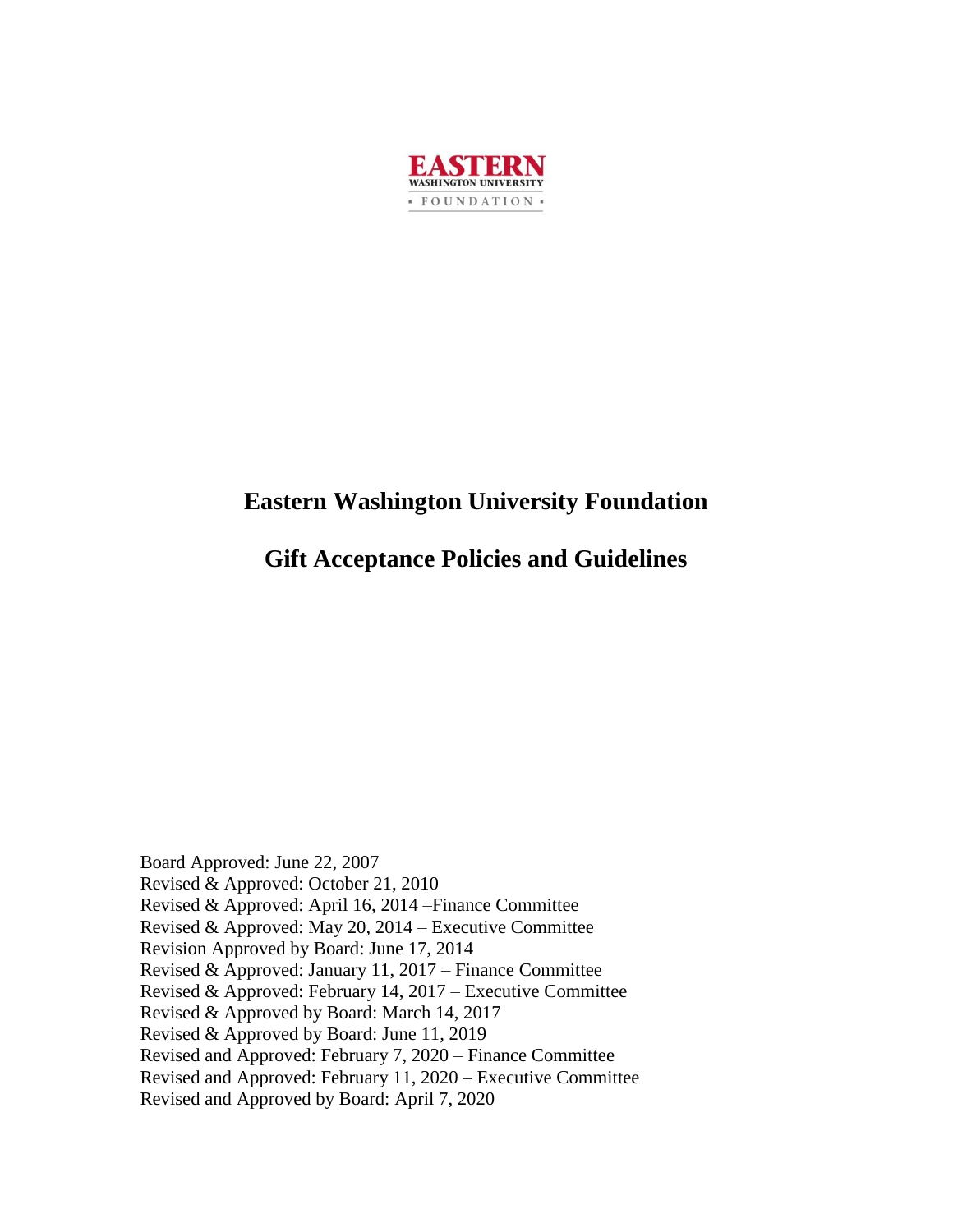# **Gift Acceptance Policies and Guidelines**

# **Table of Contents**

| <b>Section</b> | Page                                                 |                          |
|----------------|------------------------------------------------------|--------------------------|
| 1.0            | <b>General Guidelines</b>                            | 3                        |
| 2.0            | Gift Types and Guidelines                            | 3                        |
| 2.1            | Cash, Checks and Credit Cards                        | $\overline{4}$           |
| 2.2            | Pledges                                              | $\overline{4}$           |
| 2.3            | Gifts-in-Kind                                        | 5                        |
| 2.4            | Marketable Securities (including Mutual Fund shares) | 5                        |
| 2.5            | Wholly Charitable Trusts Administered by Others      | 5                        |
| 2.6            | Life Insurance                                       | 6                        |
| 2.7            | <b>Bargain Sales</b>                                 | 6                        |
| 2.8            | Closely-held Stock                                   | $\overline{\mathcal{L}}$ |
| 2.9            | Partnership Interests                                | 7                        |
| 2.10           | Real and Personal Property                           | $\tau$                   |
| 2.11           | Corporate Sponsorships                               | 8                        |
| 3.0            | Planned/Deferred Giving Vehicles                     | 8                        |
| 3.1            | <b>Testamentary Bequests</b>                         | 9                        |
| 3.2            | <b>Charitable Gift Annuities</b>                     | 9                        |
| 3.3            | <b>Charitable Remainder Trusts</b>                   | 9                        |
| 3.4            | <b>Charitable Lead Trusts</b>                        | 10                       |
| 3.5            | Pooled Income Funds                                  | 10                       |
| 3.6            | <b>Retained Life Estates</b>                         | 10                       |
| 3.7            | <b>Retirement Plan Assets</b>                        | 10                       |
| 3.8            | Fiduciary Role under Will & Trusts                   | 11                       |
| 4.0            | Gifts that will not be accepted                      | 11                       |
| 5.0            | Procedure and Policy for Writing off Pledges         | 11                       |
| 6.0            | <b>Gift Acceptance Committee</b>                     | 12                       |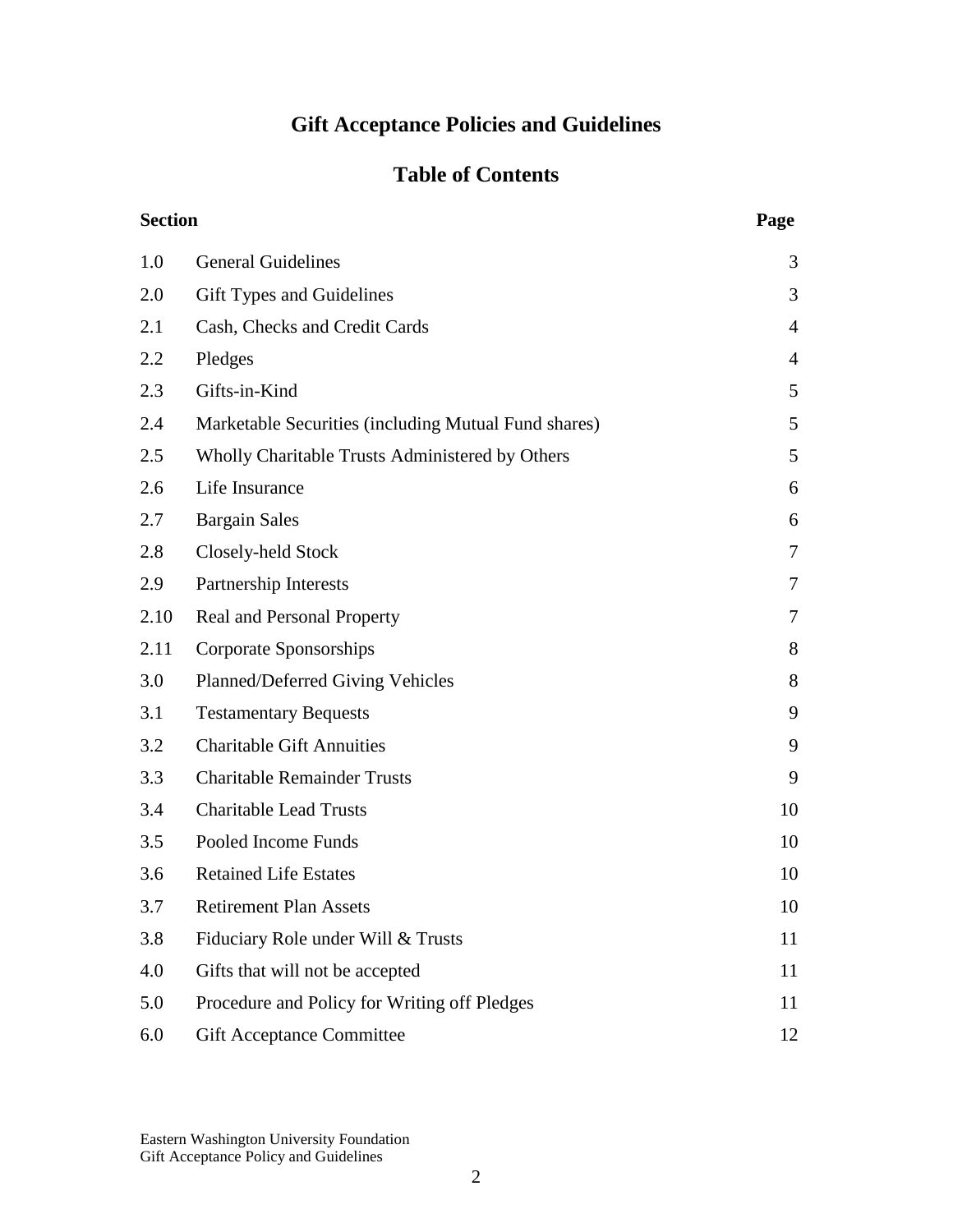#### **1.0 General Guidelines**

All gifts to Eastern Washington University should be directed to the Eastern Washington University Foundation (EWUF). Gifts are sought and accepted only for programs and purposes that have been approved by the Eastern Washington University Board of Trustees and which support the overall mission of the university. The availability or potential of a private gift or grant support does not determine the strategic initiatives of Eastern Washington University.

All outright gifts of cash, testamentary transfer by will or revocable trust, beneficiary designation under a life insurance contract or qualified retirement plan, shall not require prior approval of the Gift Acceptance Committee. Gifts of marketable securities which include registered stocks and bonds which are publicly traded on the open market, and not subject to restrictions on transfer, shall not require prior approval of the Gift Acceptance Committee unless otherwise noted within this policy. All other gifts of securities shall require prior approval of the Gift Acceptance Committee.

All gifts in trust, gift annuity agreements, retained life assets and bargain sales, and gifts of assets which are not readily marketable (i.e. real estate, tangible personal property, stock of closely held company, interests in partnerships or limited liability companies) shall be reviewed and approved by the Gift Acceptance Committee, prior to acceptance by Eastern Washington University Foundation.

The Eastern Washington University Foundation shall provide the donor with a gift receipt and other necessary documentation pertaining to the gift. If applicable, the Foundation will be responsible for the completion of IRS Form 8283 and for the completion and submittal of Form 8282 of the areas relevant to the EWU Foundation when the property has been sold.

In accordance with the standards of care and prudence within the Uniform Prudent Management of Institutional Funds Act (UPMIFA), the Eastern Washington University Foundation shall explain to the donor the terms and expectations of the gift, including how it will be invested and administered, if applicable. The donor should be informed of both the potential for growth and the risks of the investment strategy to be employed.

#### **2.0 Gift Types and Guidelines**

An outright gift is a contribution of cash or property to Eastern Washington University in which the donor retains no interest. All unrestricted outright gifts will be deposited to the Eastern Fund. Donors may also designate or restrict the uses and purposes of their gift to areas or units of Eastern Washington University that they most wish to support. Wherever possible a Memorandum of Understanding (MOU) documenting the intent of the gift and the donor's past giving history will be established and signed by both the donor and the Executive Director of the Eastern Washington University Foundation, or designee.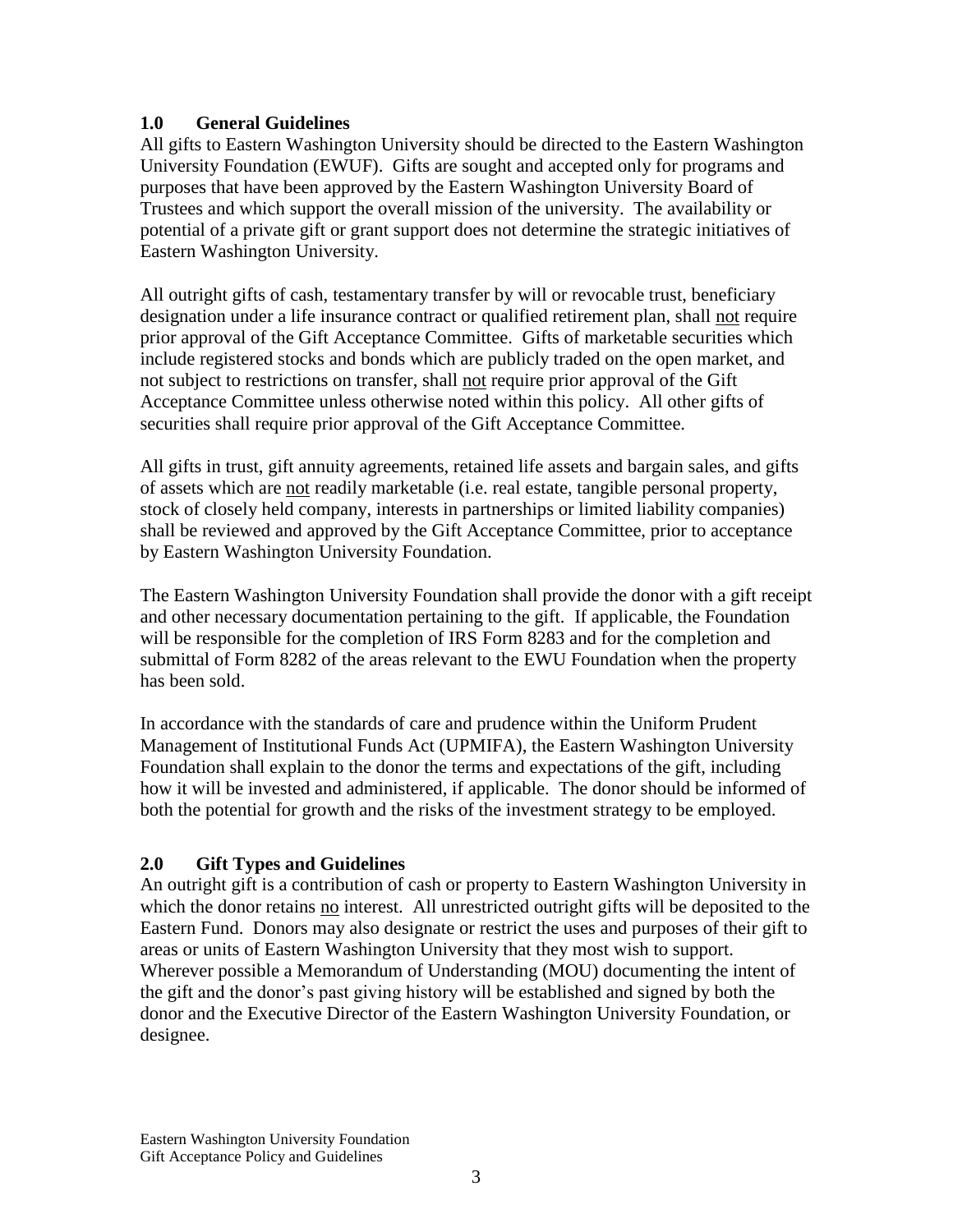#### **2.1 Cash, Checks and Credit Cards**

Gifts of cash, personal or bank checks and credit cards are considered irrevocable and are counted in full upon receipt. As stated above, unrestricted gifts are deposited to the Eastern Fund and all other restricted gifts are deposited into the appropriate fund.

#### **2.2 Pledges**

The Eastern Washington University Foundation will accept both legally enforceable conditional and unconditional pledges, which could be either oral (under \$10,000 only) or written (all). An unconditional pledge is one that places no additional requirements on the university in order to receive the gift. A conditional pledge is one that requires the university to perform some task or take some action that it might not otherwise initiate. Example: "I will pledge \$1 million to the university if you release your head football coach." A conditional pledge may also depend on some future event over which neither the university nor donor may have control. Example: "I will pledge \$1 million to the university if I (donor) accept 10 new clients this year." Neither of these examples would be counted in the annual fundraising totals, but would certainly be documented and monitored within the donor database.

The Eastern Washington University Foundation accepts oral pledges through the annual student tele fund. A confirmation notice is mailed to the donor immediately following the solicitation. These oral pledges are recognized as gifts when the pledge payment is received.

A written pledge is required for all pledges in excess of \$10,000. An example pledge form is attached in *Appendix A*. It is important that all written pledges contain three key pieces of information: 1) a pledge of specific assets or dollar amount, 2) purpose of the gift, and 3) the timeframe under which the pledge will be fulfilled. In lieu of this form, Eastern Washington University Foundation will accept a pledge that is emailed or written by the donor as a letter with an original signature.

A documented, unconditional pledge in excess of \$10,000 will be counted in the annual fundraising totals when received as long as the pledge period does not exceed five years. Pledges in excess of five years are counted in annual fundraising totals as early pledge payments are received. Pledges, in excess of five years no more than ten, that are leadership gifts will be taken to the Gift Acceptance Committee for approval. If approved are booked for the entire 10-year term.

Example of a non-leadership 10-year pledge: A 10-year pledge of \$5,000 per year is counted as a \$25,000 gift in the first year received. After the first pledge payment is received an additional gift of \$5,000 will be counted in each year until year 5 when the entire pledge will have been counted. In this manner the annual gift total from this donor would be as follows assuming all pledge payments are received as scheduled.

| Year 1 | \$25,000 = gift amount, $$5,000$ = payment on pledge |
|--------|------------------------------------------------------|
| Year 2 | $$5,000 =$ payment on pledge                         |
| Year 3 | $$5,000 =$ payment on pledge                         |

Eastern Washington University Foundation Gift Acceptance Policy and Guidelines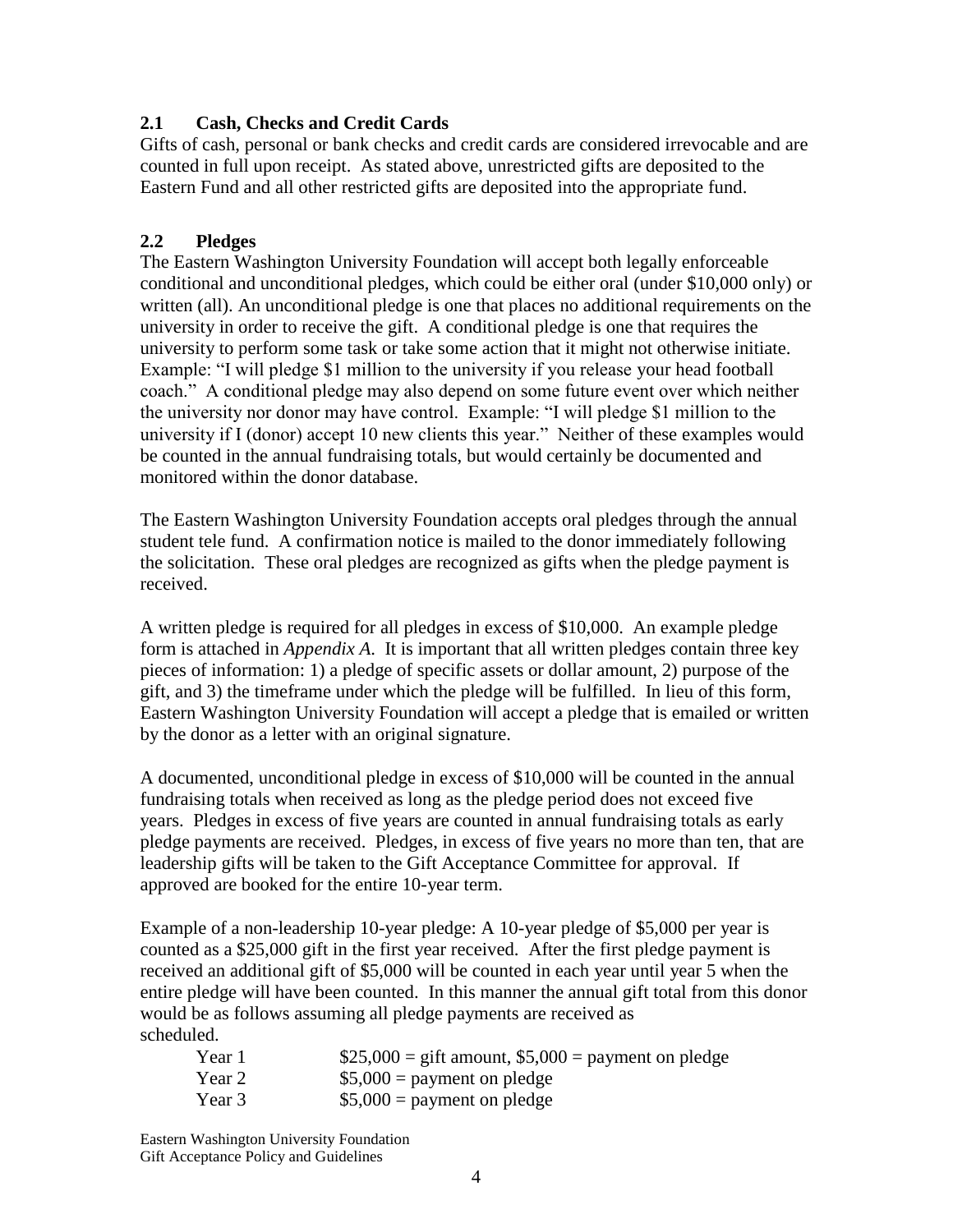| Year 4  | $$5,000 =$ payment on pledge                          |
|---------|-------------------------------------------------------|
| Year 5  | $$5,000 =$ payment on pledge                          |
| Year 6  | $$25,000 =$ gift amount, $$5,000 =$ payment on pledge |
| Year 7  | $$5,000 =$ payment on pledge                          |
| Year 8  | $$5,000 =$ payment on pledge                          |
| Year 9  | $$5,000 =$ payment on pledge                          |
| Year 10 | $$5,000 =$ payment on pledge                          |

All documented, unconditional pledges in excess of \$100,000 shall be reviewed by the Gift Acceptance Committee. Further, a gift agreement form *(Appendix X)* is required for all pledges used to initiate a construction project or fund university positions (i.e. chair or professor positions).

#### **2.3 Gifts-in-Kind**

Gifts-in-kind are generally defined as non-cash donations, other than real and personal property, of materials or long-lived assets. Gifts of materials or long-lived assets that are directly related to the mission of the university are counted at face or fair market value as reported by the donor. Gifts-in-kind might include equipment, software, software licenses, printed materials, food or other items used for hosting dinners, etc. Gifts-inkind usually (but not always) come from companies, corporations, or vendors, in contrast to individuals, who typically give personal property. Examples of commonly donated gifts-in-kind to the Eastern Washington University Foundation have included: pianos, books to the library, equipment for laboratories and furniture for administrative offices.

Gifts-in-kind such as equipment and software are counted at the educational discounted amount or related license fees (i.e. the amount the university would have paid to purchase the product outright from a vendor). For a more detailed analysis of gifts of software please refer to "*CASE Management and Reporting Standards."*

The value of a person's or organization's time or service is not considered a charitable gift and is not counted in any of the Foundation's annual fundraising totals, regardless of whether the individual assists as a volunteer or as a professional providing a specialized service (i.e. accounting, legal work, consulting or printing).

#### **2.4 Marketable Securities (including Mutual Fund shares)**

A gift of marketable securities is counted at the average high and low quoted selling prices on the date the donor relinquished control of the assets in favor of the University and the Foundation gained control of the assets. Gifts of marketable securities in excess of \$250,000 should be reviewed by the Gift Acceptance Committee. It is the general policy of the Eastern Washington University Foundation to immediately sell gifts of securities unless the Gift Acceptance Committee elects otherwise, based on reasonable grounds and in accordance with the Eastern Washington University Foundation Investment Policy.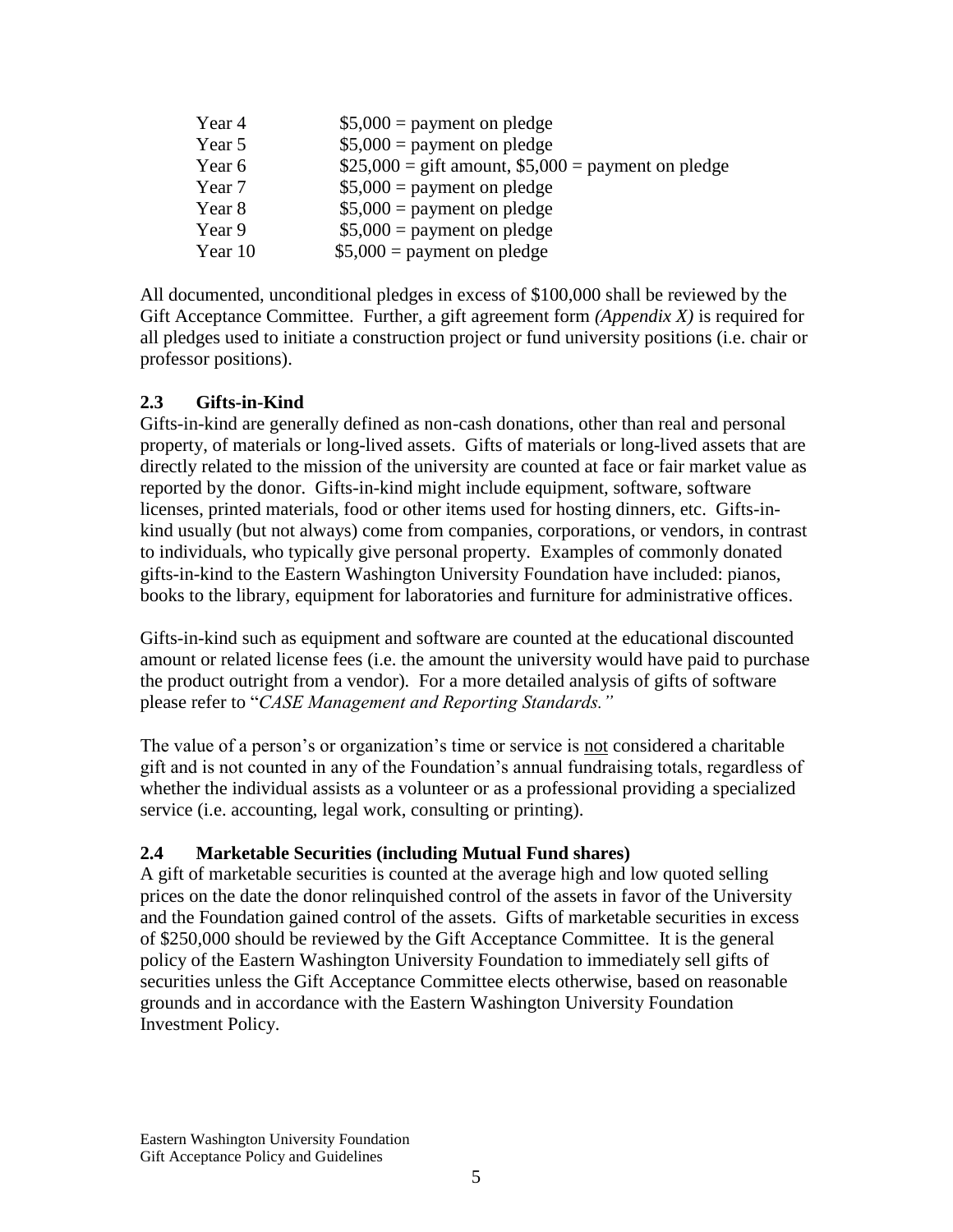#### **2.5 Wholly Charitable Trusts Administered by Others**

A wholly owned charitable trust is one that is held for the benefit of the University, in which the principal is invested and the income is distributed to the University by a third party money manager or financial institution. All interests and principal must be irrevocably dedicated to the university in order to count the gift in the annual fundraising totals. The fair market value of the assets or a portion of the assets if a split-interest trust, administered by the third party is counted in the year that the trust is established, or gifted to the University. Subsequent changes in the fair value of the gifted assets and the annual distribution of income from the trust is not counted as a gift for fundraising purposes.

The Eastern Washington University Foundation shall have primary responsibility for oversight of any outside service providers engaged to manage and administer the Foundation's planned gift assets.

#### **2.6 Life Insurance**

The gift of a whole life insurance policy is a relatively inexpensive way for a donor to leave a significant gift to the University. A life insurance policy can be counted as a gift to the University if Eastern Washington University or Eastern Washington University Foundation has been named both the owner and irrevocable beneficiary of the policy.

Gifts of life insurance policies must be approved in advance of receipt by the Gift Acceptance Committee. If the policy is not paid-up and future premium payments remain to be paid, the donor must agree in writing to gift sufficient funds annually, on a timely basis, to the Foundation in order for it to pay the premiums. The donor will be advised that in the event the gifts are not made to cover the premium payments, the Foundation will have the right to surrender the policy for its cash value.

The Foundation reserves the right to surrender the policy for its cash value, elect a paidup policy at a reduced death benefit, or take other actions available to the owner of the policy at any time.

Partially or fully paid-up life insurance policies are counted as outright gifts to the university at the cash surrender value provided by the insurance carrier at the time of the gift. If the policy is not fully paid up at the time of the gift, then any premium payments the donor makes to the insurer or the University (which in turn is used by the Foundation to pay the premium) is counted as an outright gift at the full value of the premium paid.

#### **2.7 Bargain Sales**

If a company offers to sell a product to the University at a 'deep discount' or 'bargain sale,' the company should provide a bill of sale clearly indicating the retail (or educational/nonprofit discount) price, less the charitable contribution of the discounted amount, and a net cost. The discounted amount can be recorded as a gift-in-kind. If, however, the same discount applies to purchases made by the university on a regular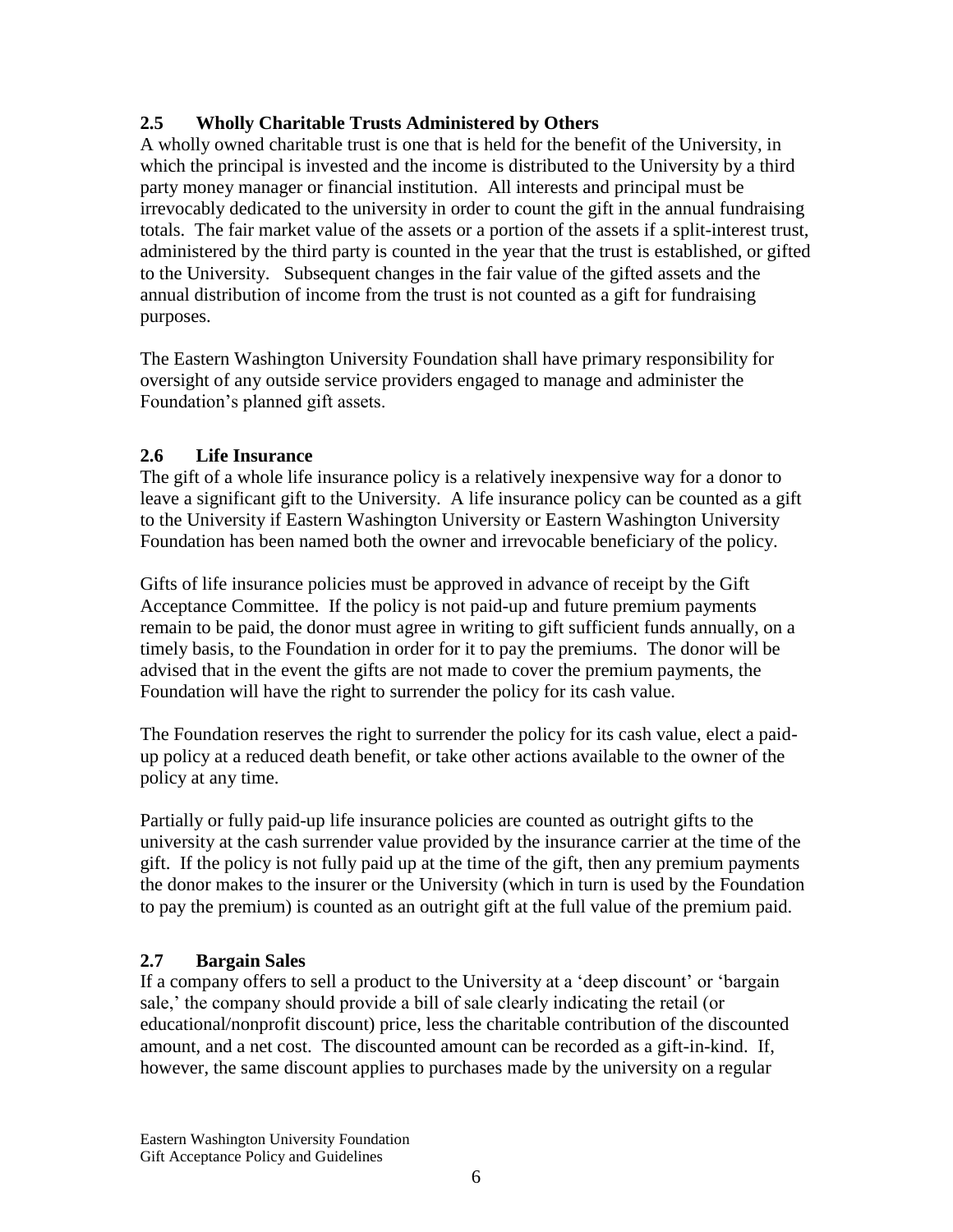basis and are not uniquely identified as a special reduction to be considered as a donation, no gift should be counted.

A bargain sale can also be the sale of property to the Foundation for an amount less than the property's current fair market value. The spread between the fair market value of the property over the sales price represents the gift element. The bargain sale price may be paid in a lump sum or installments. Bargain property sales shall be negotiated with the donor and are subject to approval of the Gift Acceptance Committee.

#### **2.8 Closely-held Stock**

Gifts of closely-held stock will be accepted on a case by case basis after review and recommendation by the Gift Acceptance Committee and approval of the full Foundation Board of Directors. In general, gifts of closely-held stock will only be accepted if a market exists for the disposition of such stock, if there are no adverse tax consequences for the Eastern Washington University Foundation and only after review and recommendation by the Gift Acceptance Committee and with full approval of the Foundation board of directors.

#### **2.9 Partnership Interests**

Partnership interest (either publicly traded or non-publicly traded) may be accepted only after review and recommendation by the Gift Acceptance Committee and approval of the full Foundation Board of Directors. Special care should be given to ensure that interests in non-publicly traded partnerships are in fact limited and not general partnership interests and that no current or future obligation exists under which additional funds may be required to be provided to the partnership. If a general partnership interest is to be considered for acceptance, arrangements should be made to secure adequate indemnification and hold harmless protections from the donor or some third party with the capacity to fulfill such obligations.

#### **2.10 Real and Personal Property**

Real property (also called real estate) is defined as land, its natural resources, and any permanent buildings on it. Personal property is defined as anything other than real property that is subject to personal ownership. Real or personal property becomes a gift to the University when a transfer of ownership has taken place. This occurs when the item(s) of property or clear title to the property has been delivered to the University or the Foundation.

There are two types of personal property: tangible and intangible (intellectual property) assets. Examples of tangible assets can include, but are not limited to: personal collection of art, books, coins or movies, cars, boats, aircraft, animals/livestock, securities, equipment, software, printed materials, food or other hosting items, gas or oil wells. Examples of intangible or intellectual property include: patents, copyrights or cultural, artistic or literary works, or computer software. Gifts of personal property are counted when transfer of ownership has taken place and fair valuation of the gift can be reasonably established.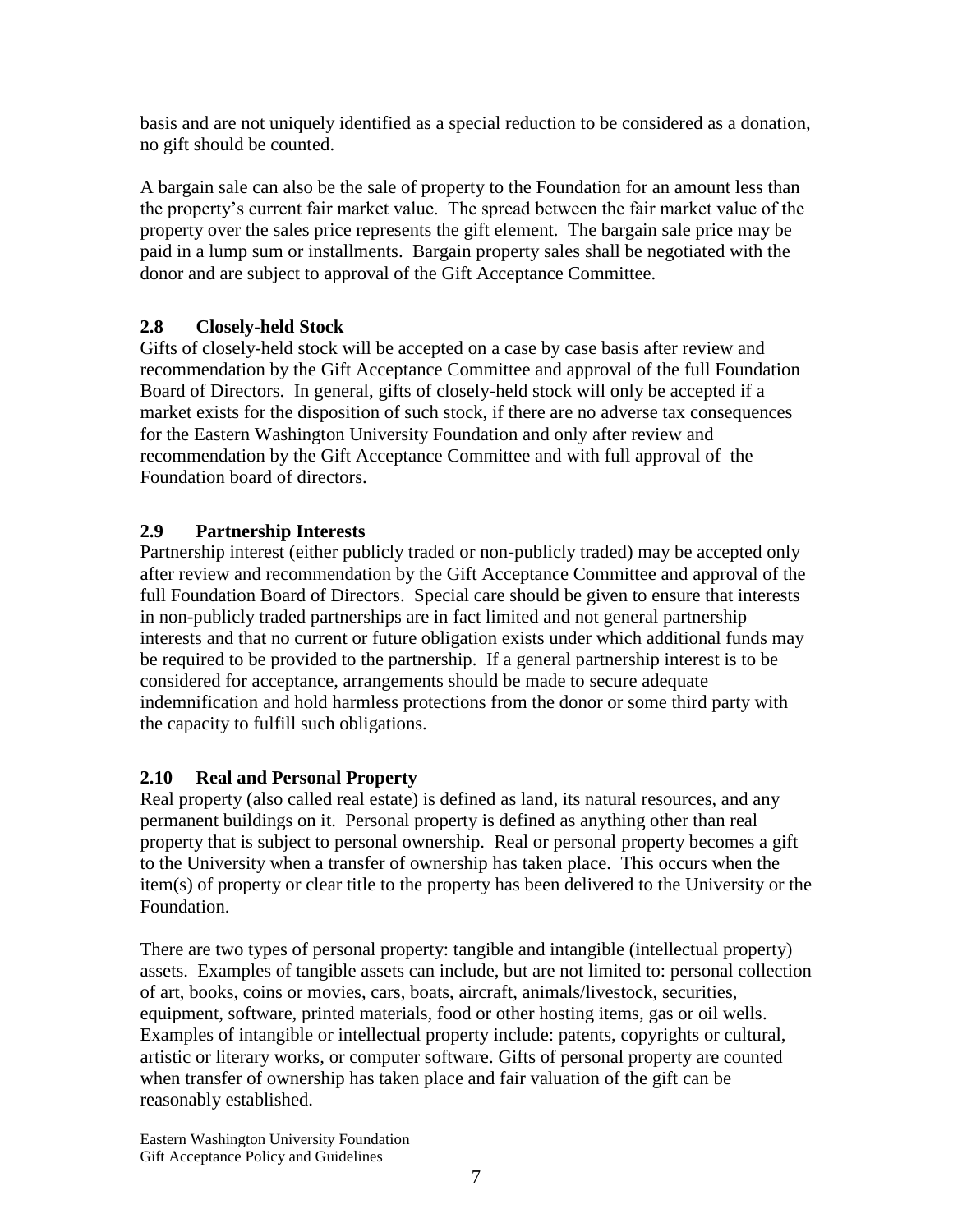All gifts of real property must be accompanied by a qualified, independent appraisal, paid by the donor, and approved by the Gift Acceptance Committee. The Eastern Washington University Foundation may agree to incur the cost of independent appraisal, title transfer costs on gifts and environmental impact studies.

Most gifts of tangible and intangible property must be accompanied by a qualified, independent appraisal, paid by the donor, and approved by the Gift Acceptance Committee. Restrictions imposed by the donor regarding sale, maintenance, administration or display of the gift may impact the Gift Acceptance Committee's decision regarding acceptance of the gift. It is the general policy of the Foundation to immediately sell or liquidate gifts of tangible personal property unless the Gift Acceptance Committee elects otherwise, based on reasonable grounds.

#### **2.11 Corporate Sponsorships**

Corporations and other organizations often give money to universities to sponsor activities, events or other projects and in return receive recognition on campus, at the event or in accompanying publications. Most corporate sponsorships are fully countable in the Foundation's annual fundraising totals. The determining factor is whether the recognition the corporation receives constitutes advertising.

The Eastern Washington University Foundation will count corporate sponsorships in the annual fundraising totals when such support does not constitute advertising. However, many sponsorship dollars are given directly to Eastern Washington University and notice is not always received by the Eastern Washington University Foundation regarding such contributions. For a more detailed analysis of corporate sponsorships please refer to "*CASE Management and Reporting Standards."*

#### **3.0 Planned/Deferred Giving Vehicles**

All deferred giving vehicles to the Eastern Washington University Foundation must be approved by the Gift Acceptance Committee. Authority to negotiate and enter into planned gift documents on behalf of the Foundation is addressed by the corporate resolution (*Appendix C*) of the Foundation as may exist from time to time, and such negotiations and documents shall be in accordance with the policies and guidelines addressed herein.

Although representatives of Eastern Washington University and the Eastern Washington University Foundation will provide all appropriate assistance, the ultimate responsibility regarding asset valuations, tax deductibility or similar federal, state and local legal compliance issues rests with the donor. Eastern Washington University and Foundation staff shall recommend to its donors to seek the counsel of their legal, financial and tax advisor concerning all aspects of their proposed gifts. (Sample language to include in all planned/deferred gift documentation – "This document provides general information and examples for discussion purposes only. Neither the author nor the Eastern Washington University Foundation is engaged in rendering legal or tax advisory service. Please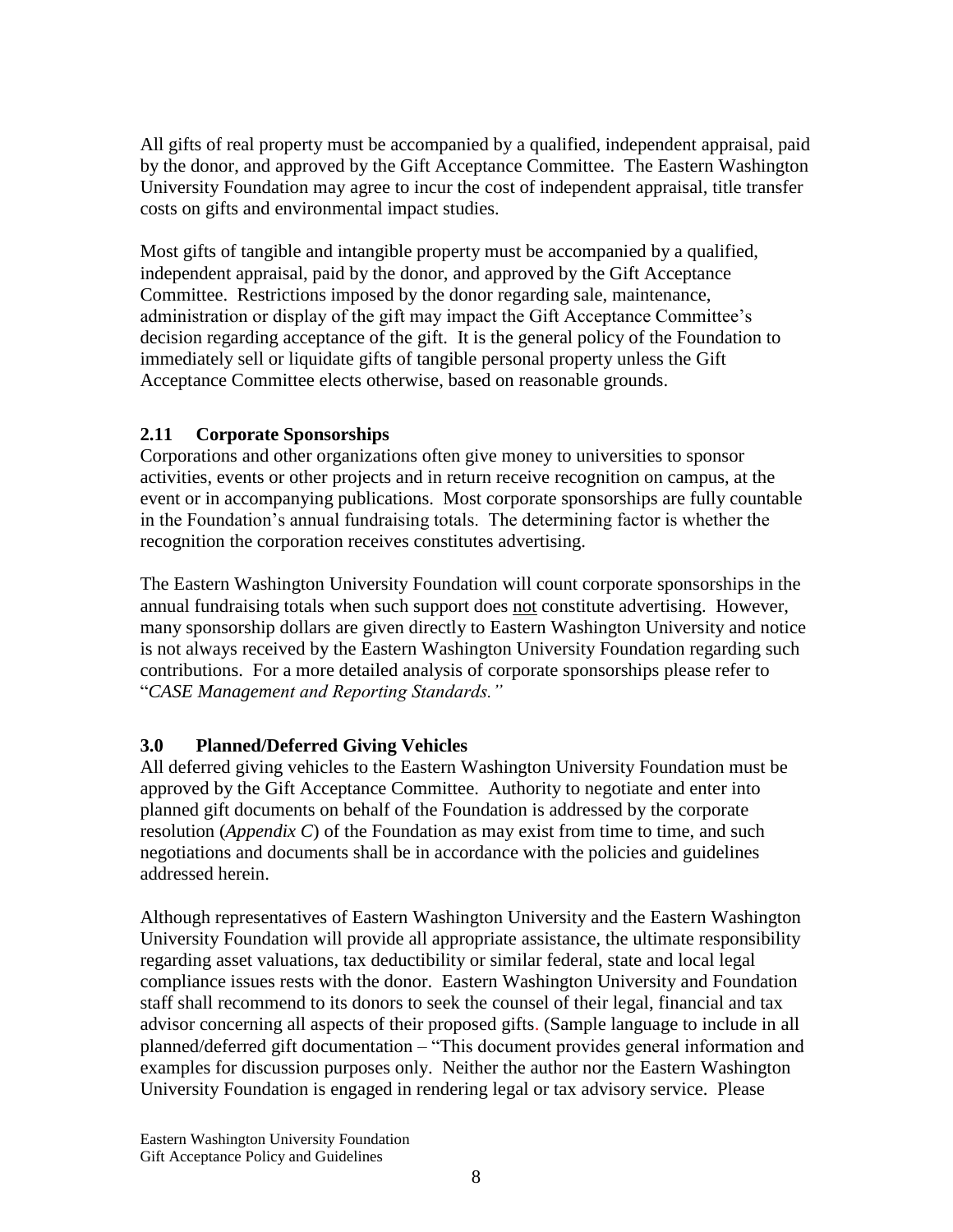consult with your attorney or other financial adviser to evaluate the applicability to your unique tax and financial circumstances.") The donor shall particularly be advised to consult their advisors on all matters related to the legal and tax effects of a gift and matters related to their estate planning. The Foundation may provide to its donors sample planned gift documents, i.e. charitable remainder trusts, charitable lead trusts, and charitable gift annuity agreements and gift deeds. In some instances the Eastern Washington University Foundation may agree to incur the cost of independent appraisal and title transfer costs on certain gifts.

#### **3.1 Testamentary Bequests**

A bequest is a gift made, at the time of a donor's death, to Eastern Washington University or Eastern Washington University Foundation under a Will or Living Trust. Eastern Washington University and Eastern Washington University Foundation will not review or comment on Wills or Living Trusts except to ensure that the University or Foundation is properly named in the instrument. The Eastern Washington University Foundation will designate an appropriate person to represent Eastern Washington University in all dealings pertaining to the bequest during probate of the Will or administration of the Living Trust.

A testamentary bequest is not counted as a gift to the University or Foundation in its annual fundraising totals until the donor passes. The only exception to this is during a campaign when the fair market value of a bequest, for individual donors over a certain age, is included in the campaign fundraising totals.

#### **3.2 Charitable Gift Annuities**

A charitable gift annuity (CGA) is a contract whereby the donor (or other person named by the donor) is paid an annual annuity in return for an outright irrevocable gift of cash, marketable securities or other acceptable property, for charitable purposes.

Eastern Washington University Foundation does solicit and offer CGA's to the residents of the state of Washington, through Eastern Washington University as it is authorized by the state law to offer CGA's for the benefit of the University. The Foundation may also offer CGA's to the residents of the state of Washington, through National Gift Annuity Foundation as it is authorized by the state law to offer CGA's for the benefit of the Foundation. All CGA's being offered through the National Gift Annuity Foundation will be approved by the Gift Acceptance Committee.

The University or National Gift Annuity Foundation may administer these gifts until such time the Eastern Washington University Foundation has an adequate asset base to cover the liability minimums.

#### **3.3 Charitable Remainder Trusts**

A charitable remainder trust (CRT) is a separately-administered trust established by the donor. It provides for payments to the donor, or other named beneficiary, either for the life of the beneficiary or a term of years (not exceeding 20 years). At the end of the term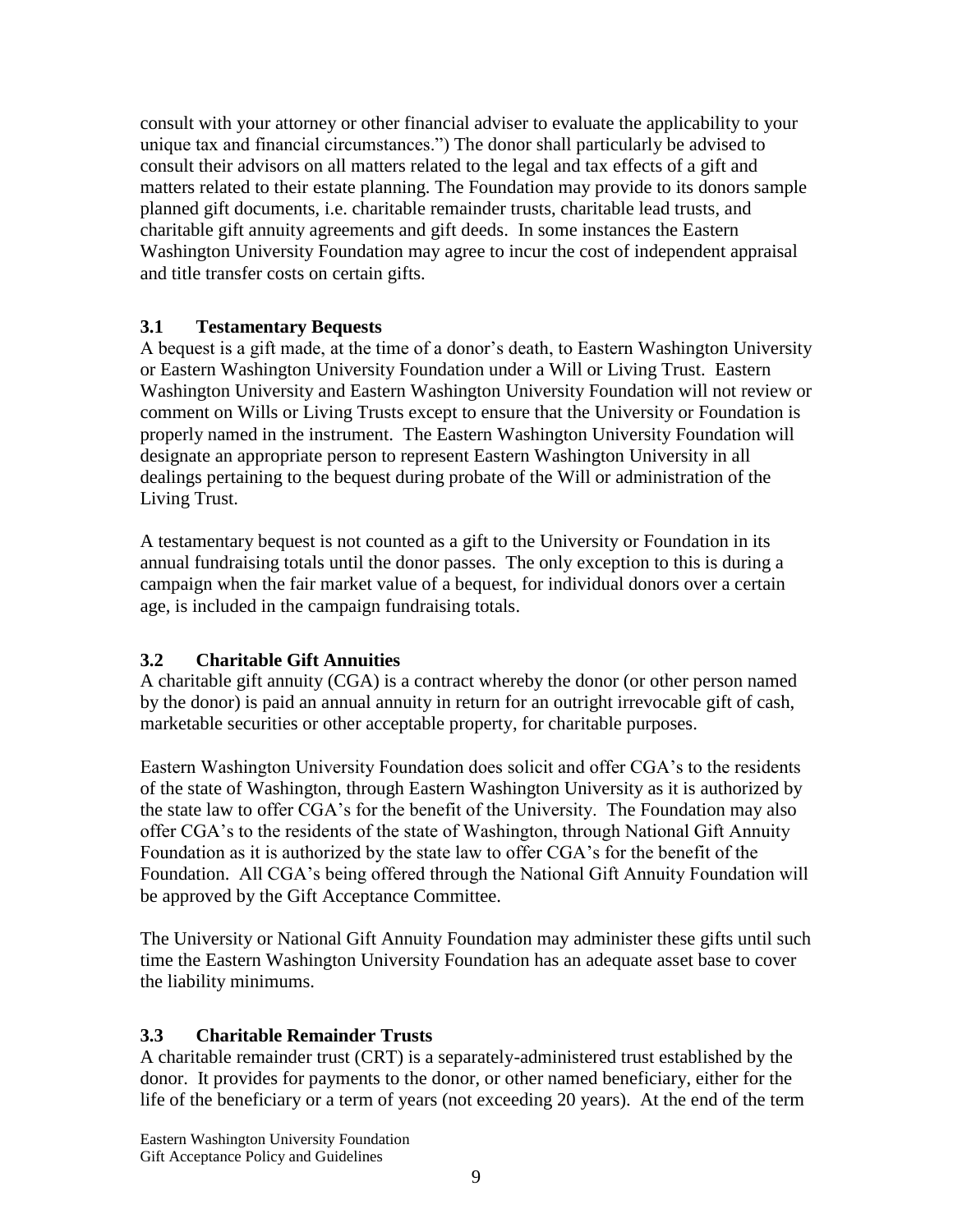the remaining assets ('remainder') are distributed to the Eastern Washington University Foundation to be used in accordance with the memorandum of understanding or donor's designation in the CRT. The donor's interest is secured by the assets of the CRT and does not extend to the assets of the Eastern Washington University Foundation or University.

The minimum amount to fund a CRT is \$100,000 and the payout rate is 5%, unless otherwise approved by the Investment Committee. Consideration will be given to the approval of a higher rate if the term is less than 20 years or the donor's life expectancy is less than 20 years. In all cases, the terms of the CRT will conform to the IRS requirements.

## **3.4 Charitable Lead Trusts**

A charitable lead trust is a trust in which the income, or 'lead interest,' is paid to the Eastern Washington University Foundation, and the 'remainder' interest is given to one or more non-charitable beneficiaries (i.e. the donor or family members). The amount paid to the Foundation may either be a fixed sum (an 'annuity trust' interest) or a percentage of trust assets as valued each year (a 'unitrust' interest). Gift tax and generation skipping tax (GST) may apply if the non-charitable beneficiary is someone other than the donor. The minimum amount to fund a Charitable Lead Trust is \$100,000.

## **3.5 Pooled Income Funds**

A pooled income fund is a trust in which contributions are commingled for investment purposes. When a donor makes a gift to a pooled income fund, units are assigned to the donor. The net income from the fund is paid to each beneficiary of the fund on the basis of the number of units he or she possesses. When a beneficiary of the fund dies, the value of the person's units is separated from the fund and distributed to the Eastern Washington University Foundation. Presently, the Eastern Washington University Foundation does not offer a pooled income fund.

#### **3.6 Retained Life Estates**

An individual may transfer to the Eastern Washington University Foundation title to a personal residence, vacation home, or farm subject to a reserved life estate in favor of the donor, giving the donor full use of, and rights in all income from, the property for the donor's lifetime. At death of the donor the reserved life estate expires and the entire fee interest in the property vests in the name of the Foundation.

All retained life estates must be approved by the Eastern Washington University Foundation Investment Committee and the Gift Acceptance Committee, with consideration given to the nature and location of property, environmental issues, tax assessments, insurance coverage, age of the donor, fiscal position of the Eastern Washington University Foundation, and all applicable local, state and federal laws.

# **3.7 Retirement Plan Assets**

Eastern Washington University Foundation Gift Acceptance Policy and Guidelines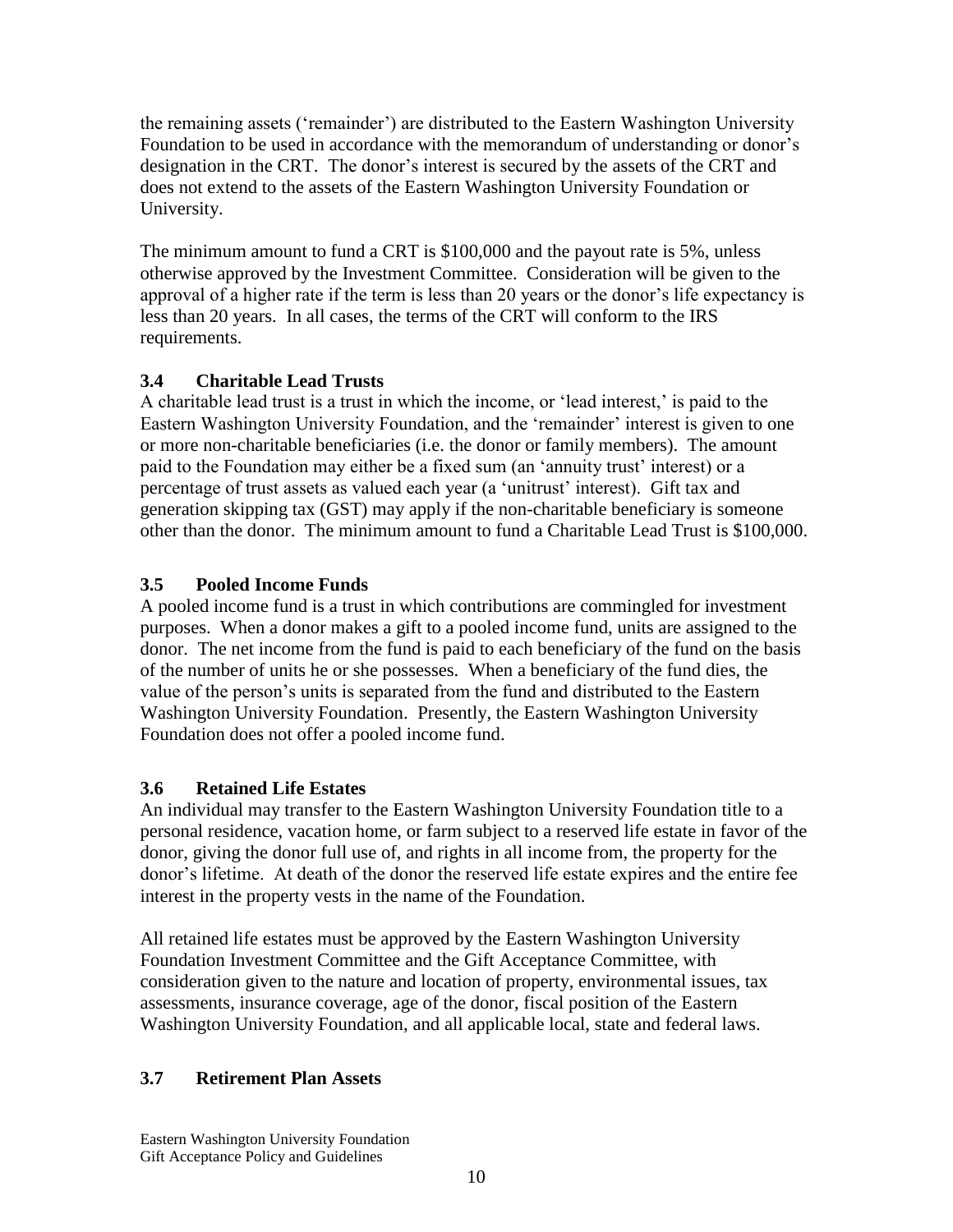Retirement plan assets may be withdrawn by a donor during lifetime and used to fund any type of planned gift to the university. In most instances, retirement plan assets distributed before the donor is 59 ½ will give rise to a penalty tax on the amount withdrawn, and the amount withdrawn will be includable in the donor's taxable income unless specifically exempted by the Internal Revenue Code. The donor should be advised to secure expert advice regarding any plans to give retirement plan assets to the University.

The Eastern Washington University Foundation can be named as a beneficiary of retirement plan assets, including partial or contingent beneficiary designations.

## **3.8 Fiduciary Role under Will and Trusts**

Aside from a qualified split – interest trust (i.e., charitable remainder trust or charitable lead trust), in most cases EWU Foundation will not serve as personal representative under a Will or as a trustee of revocable or irrevocable trust. The EWU Foundation may serve in these fiduciary roles, however, where the University is the sole remainder or residuary beneficiary of the subject Will or trust, and only after receiving the approval of the governing board of the EWU Foundation. Factors to consider include, but are not limited to, the size and percentage of the assets designated to EWU Foundation or the University, the complexity of the asset mix, the anticipated duration of trust administration, the number and nature of the donor's heirs, and the holding of out-of-state assets. In a case where approval by the governing board of the EWU Foundation is given, the instrument naming the EWU Foundation should also provide that in the event the EWU Foundation is unwilling or unable to so serve at any time, EWU Foundation is given the authority to designate an alternate or successor personal representative or trustee, whatever the case may be.

# **4.0 Gifts that will not be accepted**

The Eastern Washington University Foundation will not accept gifts that:

- Limit, beyond a general description of the subject area, the work of a student, faculty member or administrator;
- Restrict the ability to seek and accept gifts and grants from other sources;
- Have objectives that are outside of the mission of the University; or
- Necessitate infractions of the law.

# **5.0 Procedure and Policy for Writing-off Pledges**

The Eastern Washington University Foundation Board of Directors will implement a process whereby a quarterly review of all pledges outstanding in excess of \$10,000 is completed. A review is necessary in order to ascertain individual pledge viability and the likelihood of their fulfillment. Pledges for which no payments have been received, or for which payments have been received, but are delinquent according to the pledge payment plan, would be researched with the potential to be considered bad debt and written-off if deemed non-payable. Assignment of delinquent donor pledges should be made to the appropriate college advancement director, university executive or board member to steward the collection process wherever possible in order to reduce the likelihood of having to write-off the pledge.